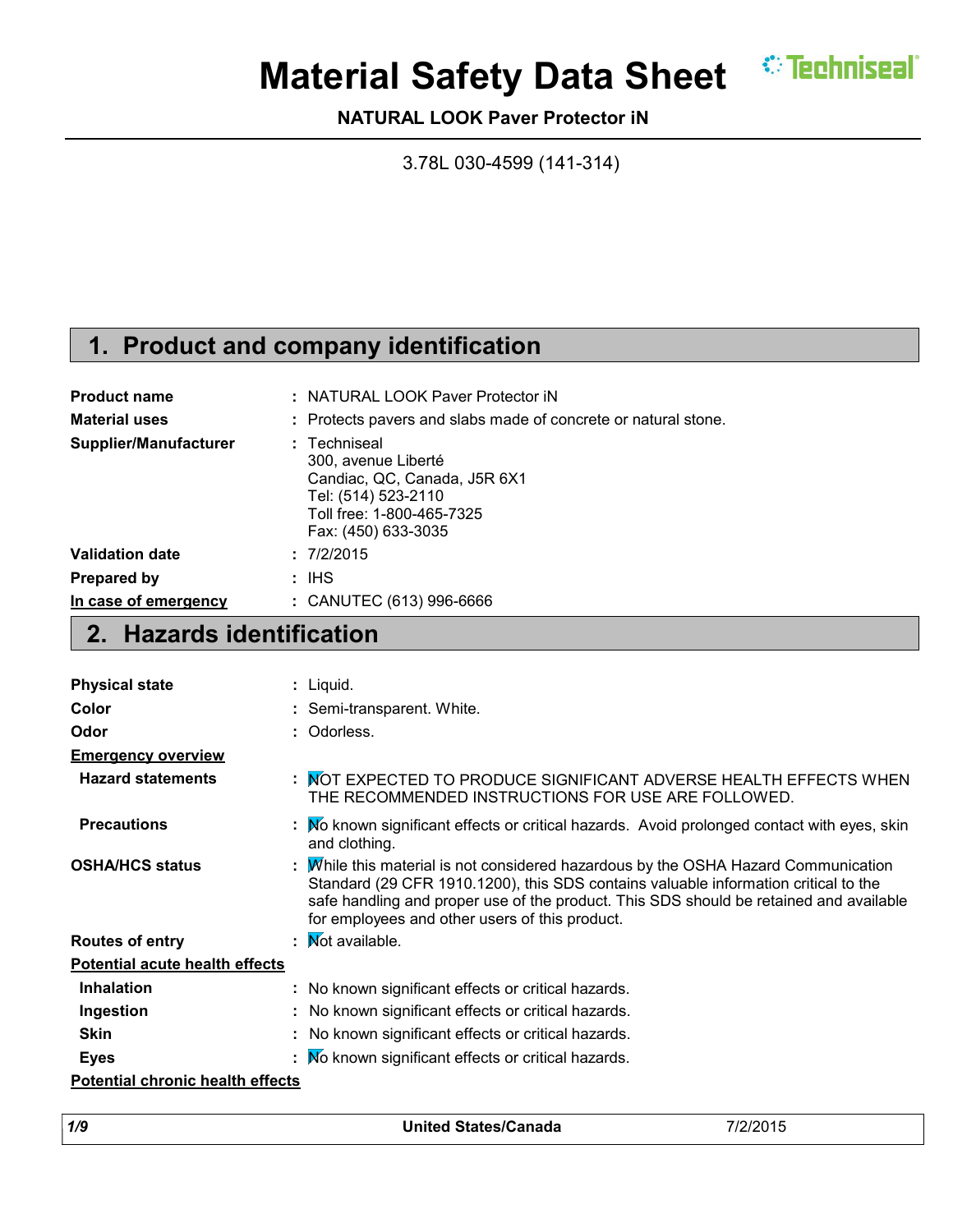| : No known significant effects or critical hazards. |
|-----------------------------------------------------|
| : No known significant effects or critical hazards. |
| : No known significant effects or critical hazards. |
| : No known significant effects or critical hazards. |
| : No known significant effects or critical hazards. |
| : No known significant effects or critical hazards. |
| Over-exposure signs/symptoms                        |
| : No specific data.                                 |
| : No specific data.                                 |
| : No specific data.                                 |
| $\mathbf{N}$ Mo specific data.                      |
| : None known.                                       |
|                                                     |

### **3. Composition/information on ingredients**

#### **Canada**

| <b>Name</b>                 | <b>CAS number</b> | $\%$ |
|-----------------------------|-------------------|------|
| <b>Ethenol, homopolymer</b> | 9002-89-5         | I -ხ |

**There are no additional ingredients present which, within the current knowledge of the supplier and in the concentrations applicable, are classified as hazardous to health or the environment and hence require reporting in this section.**

### **4. First aid measures**

| Eye contact                       | : Check for and remove any contact lenses. Immediately flush eyes with plenty of water<br>for at least 15 minutes, occasionally lifting the upper and lower eyelids. Get medical<br>attention if symptoms occur.                                                                                |
|-----------------------------------|-------------------------------------------------------------------------------------------------------------------------------------------------------------------------------------------------------------------------------------------------------------------------------------------------|
| <b>Skin contact</b>               | : In case of contact, immediately flush skin with plenty of water for at least 15 minutes<br>while removing contaminated clothing and shoes. Wash clothing before reuse. Clean<br>shoes thoroughly before reuse. Get medical attention if symptoms occur.                                       |
| <b>Inhalation</b>                 | Move exposed person to fresh air. If not breathing, if breathing is irregular or if<br>respiratory arrest occurs, provide artificial respiration or oxygen by trained personnel.<br>Loosen tight clothing such as a collar, tie, belt or waistband. Get medical attention if<br>symptoms occur. |
| Ingestion                         | : Mash out mouth with water. Do not induce vomiting unless directed to do so by medical<br>personnel. Never give anything by mouth to an unconscious person. Get medical<br>attention if symptoms occur.                                                                                        |
| <b>Protection of first-aiders</b> | : No action shall be taken involving any personal risk or without suitable training.                                                                                                                                                                                                            |
| Notes to physician                | : No specific treatment. Treat symptomatically. Contact poison treatment specialist<br>immediately if large quantities have been ingested or inhaled.                                                                                                                                           |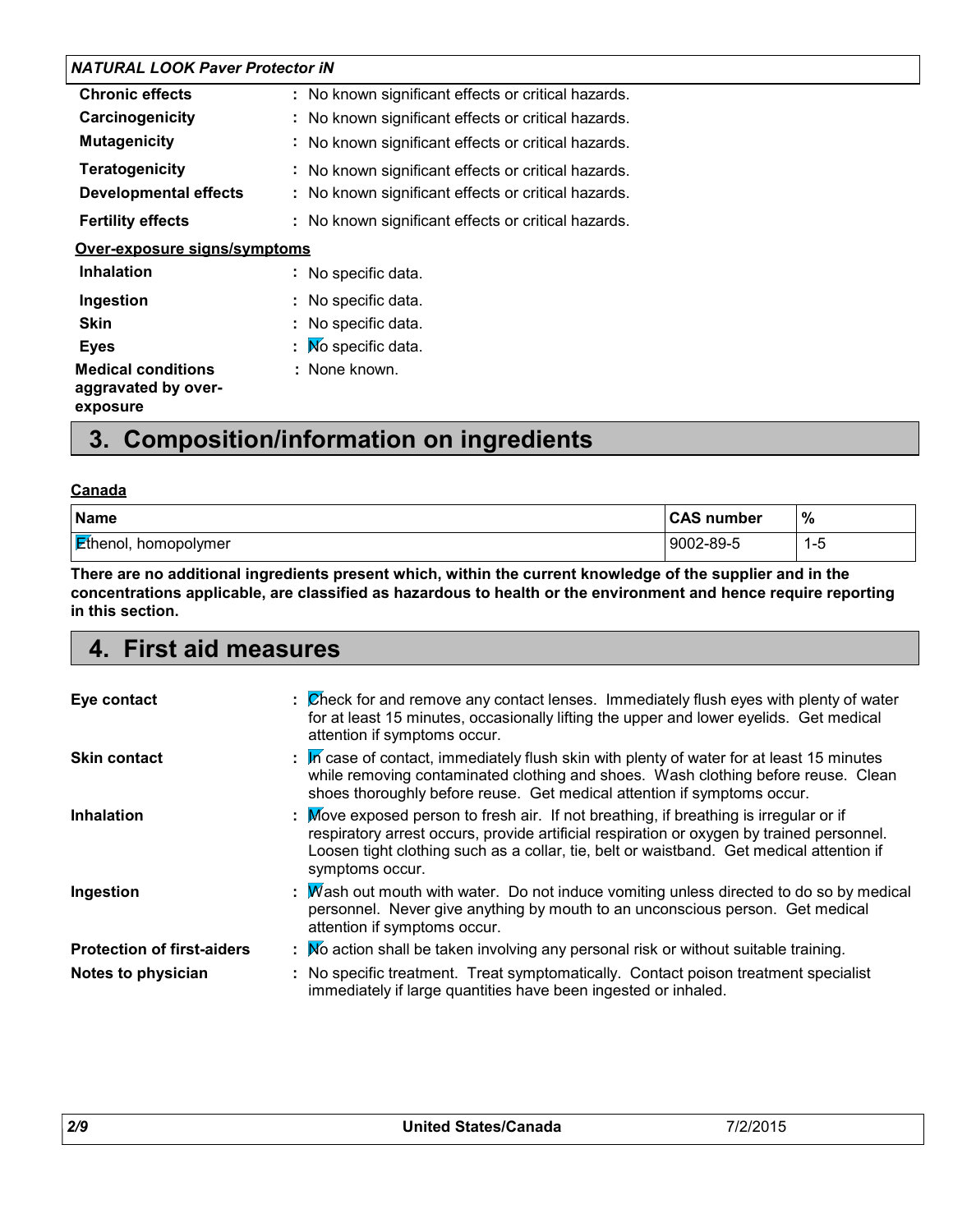### **5. Fire-fighting measures**

|                                                          | <b>Flammability of the product</b> : In a fire or if heated, a pressure increase will occur and the container may burst.                                                                            |
|----------------------------------------------------------|-----------------------------------------------------------------------------------------------------------------------------------------------------------------------------------------------------|
| <b>Extinguishing media</b>                               |                                                                                                                                                                                                     |
| <b>Suitable</b>                                          | : Use an extinguishing agent suitable for the surrounding fire. Use dry chemical, $CO2$ .<br>water spray (fog) or foam.                                                                             |
| Not suitable                                             | : Do not use water jet.                                                                                                                                                                             |
| Special exposure hazards                                 | : Promptly isolate the scene by removing all persons from the vicinity of the incident if<br>there is a fire. No action shall be taken involving any personal risk or without suitable<br>training. |
| <b>Hazardous thermal</b><br>decomposition products       | : Decomposition products may include the following materials:<br>carbon dioxide<br>carbon monoxide                                                                                                  |
| <b>Special protective</b><br>equipment for fire-fighters | : Fire-fighters should wear appropriate protective equipment and self-contained breathing<br>apparatus (SCBA) with a full face-piece operated in positive pressure mode.                            |
| Special remarks on fire<br>hazards                       | : May be combustible at high temperature.                                                                                                                                                           |

### **6. Accidental release measures**

| <b>Personal precautions</b>      | : Mo action shall be taken involving any personal risk or without suitable training.<br>Evacuate surrounding areas. Keep unnecessary and unprotected personnel from<br>entering. Do not touch or walk through spilled material. Put on appropriate personal<br>protective equipment (see Section 8).                                                                                                                                                                                                                                                                                       |
|----------------------------------|--------------------------------------------------------------------------------------------------------------------------------------------------------------------------------------------------------------------------------------------------------------------------------------------------------------------------------------------------------------------------------------------------------------------------------------------------------------------------------------------------------------------------------------------------------------------------------------------|
| <b>Environmental precautions</b> | : Avoid dispersal of spilled material and runoff and contact with soil, waterways, drains<br>and sewers. Inform the relevant authorities if the product has caused environmental<br>pollution (sewers, waterways, soil or air).                                                                                                                                                                                                                                                                                                                                                            |
| <b>Methods for cleaning up</b>   |                                                                                                                                                                                                                                                                                                                                                                                                                                                                                                                                                                                            |
| <b>Small spill</b>               | : Stop leak if without risk. Move containers from spill area. Dilute with water and mop up<br>if water-soluble. Alternatively, or if water-insoluble, absorb with an inert dry material and<br>place in an appropriate waste disposal container. Dispose of via a licensed waste<br>disposal contractor.                                                                                                                                                                                                                                                                                   |
| Large spill                      | : Stop leak if without risk. Move containers from spill area. Prevent entry into sewers,<br>water courses, basements or confined areas. Wash spillages into an effluent treatment<br>plant or proceed as follows. Contain and collect spillage with non-combustible,<br>absorbent material e.g. sand, earth, vermiculite or diatomaceous earth and place in<br>container for disposal according to local regulations (see Section 13). Dispose of via a<br>licensed waste disposal contractor. Note: see Section 1 for emergency contact<br>information and Section 13 for waste disposal. |

### **7. Handling and storage**

**Handling :**

Put on appropriate personal protective equipment (see Section 8). Eating, drinking and smoking should be prohibited in areas where this material is handled, stored and processed. Workers should wash hands and face before eating, drinking and smoking. Remove contaminated clothing and protective equipment before entering eating areas.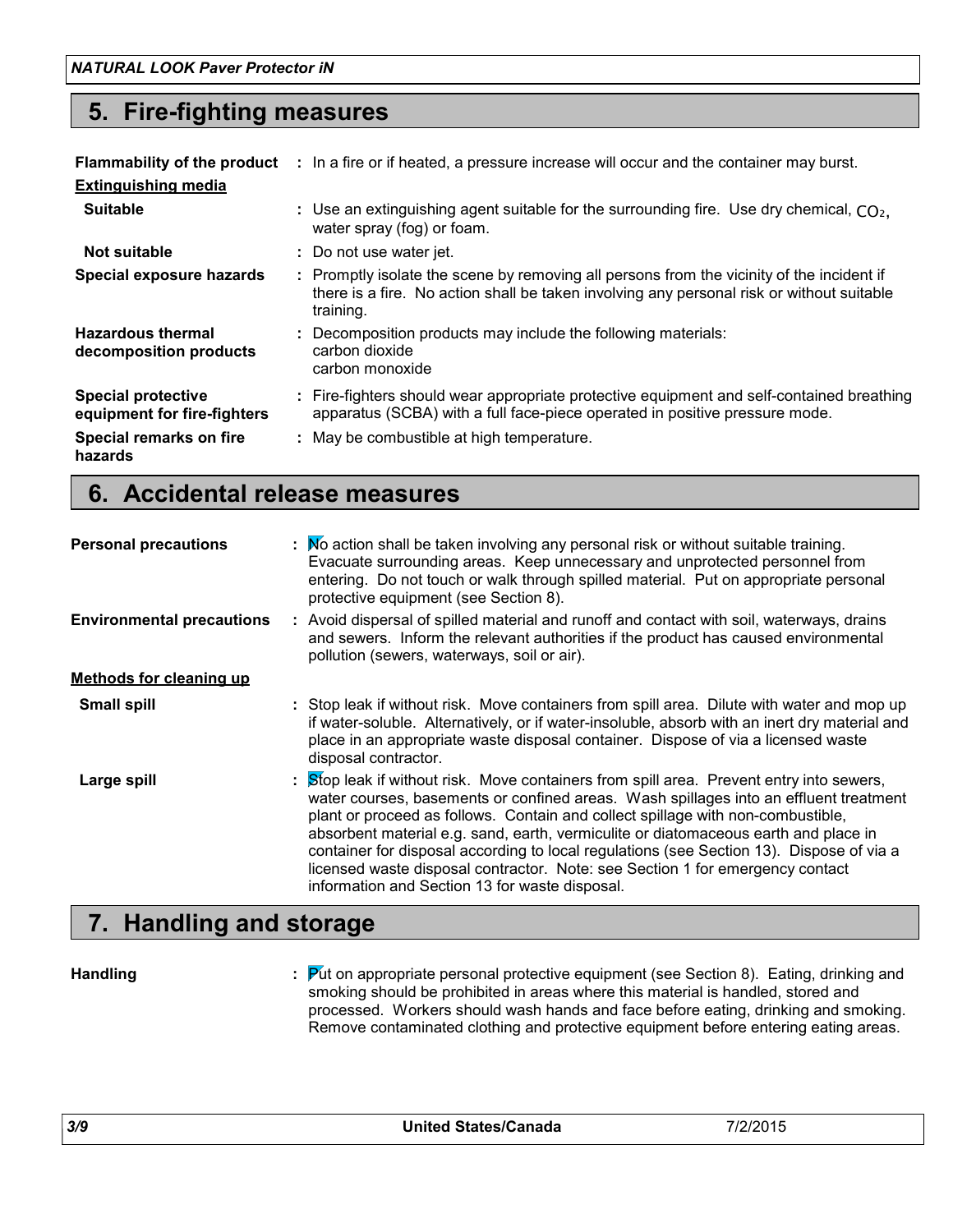**Storage :**

Do not store below the following temperature: 15°C (59°F). Store in accordance with local regulations. Store in original container protected from direct sunlight in a dry, cool and well-ventilated area, away from incompatible materials (see Section 10) and food and drink. Keep container tightly closed and sealed until ready for use. Containers that have been opened must be carefully resealed and kept upright to prevent leakage. Do not store in unlabeled containers. Use appropriate containment to avoid environmental contamination.

### **8. Exposure controls/personal protection**

#### **United States**

No exposure limit value known.

#### **Canada**

#### **Occupational exposure limits**

No exposure limit value known.

#### **Consult local authorities for acceptable exposure limits.**

| <b>Recommended monitoring</b><br>procedures | <b>If</b> this product contains ingredients with exposure limits, personal, workplace<br>atmosphere or biological monitoring may be required to determine the effectiveness of<br>the ventilation or other control measures and/or the necessity to use respiratory<br>protective equipment. Reference should be made to appropriate monitoring standards.<br>Reference to national guidance documents for methods for the determination of<br>hazardous substances will also be required. |  |
|---------------------------------------------|--------------------------------------------------------------------------------------------------------------------------------------------------------------------------------------------------------------------------------------------------------------------------------------------------------------------------------------------------------------------------------------------------------------------------------------------------------------------------------------------|--|
| <b>Engineering measures</b>                 | : Cood general ventilation should be sufficient to control worker exposure to airborne<br>contaminants.                                                                                                                                                                                                                                                                                                                                                                                    |  |
| <b>Hygiene measures</b>                     | : Wash hands, forearms and face thoroughly after handling chemical products, before<br>eating, smoking and using the lavatory and at the end of the working period.<br>Appropriate techniques should be used to remove potentially contaminated clothing.<br>Wash contaminated clothing before reusing. Ensure that eyewash stations and safety<br>showers are close to the workstation location.                                                                                          |  |
| <b>Personal protection</b>                  |                                                                                                                                                                                                                                                                                                                                                                                                                                                                                            |  |
| <b>Respiratory</b>                          | : Use a properly fitted, air-purifying or air-fed respirator complying with an approved<br>standard if a risk assessment indicates this is necessary. Respirator selection must be<br>based on known or anticipated exposure levels, the hazards of the product and the safe<br>working limits of the selected respirator.                                                                                                                                                                 |  |
| <b>Hands</b>                                | : Chemical-resistant, impervious gloves complying with an approved standard should be<br>worn at all times when handling chemical products if a risk assessment indicates this is<br>necessary. Recommended: Natural rubber (latex).                                                                                                                                                                                                                                                       |  |
| <b>Eyes</b>                                 | Safety eyewear complying with an approved standard should be used when a risk<br>assessment indicates this is necessary to avoid exposure to liquid splashes, mists or<br>dusts. If contact is possible, the following protection should be worn, unless the<br>assessment indicates a higher degree of protection: safety glasses with side-shields.<br>Recommended: Safety glasses.                                                                                                      |  |
| <b>Skin</b>                                 | : Personal protective equipment for the body should be selected based on the task being<br>performed and the risks involved and should be approved by a specialist before<br>handling this product.<br>Recommended: Lab coat.                                                                                                                                                                                                                                                              |  |
| <b>Environmental exposure</b><br>controls   | : Emissions from ventilation or work process equipment should be checked to ensure<br>they comply with the requirements of environmental protection legislation. In some<br>cases, fume scrubbers, filters or engineering modifications to the process equipment<br>will be necessary to reduce emissions to acceptable levels.                                                                                                                                                            |  |
|                                             |                                                                                                                                                                                                                                                                                                                                                                                                                                                                                            |  |

|  | 4/9 | <b>United States/Canada</b> | 7/2/204<br>72015 |
|--|-----|-----------------------------|------------------|
|--|-----|-----------------------------|------------------|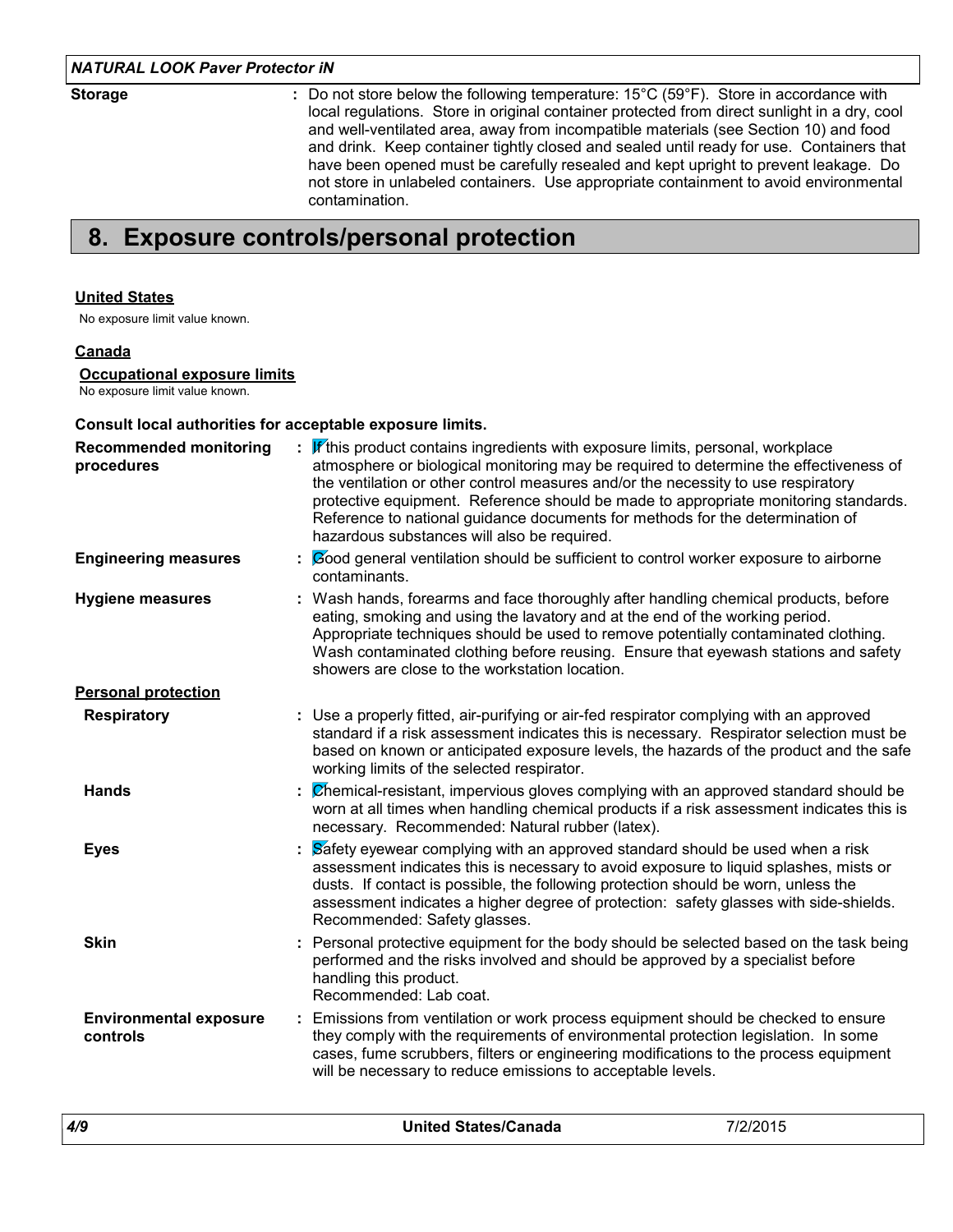### **9. Physical and chemical properties**

| <b>Physical state</b>             | : Liquid.                                                       |
|-----------------------------------|-----------------------------------------------------------------|
| <b>Flash point</b>                | : Not available.                                                |
| Auto-ignition temperature         | : Not available.                                                |
| <b>Flammable limits</b>           | : Not available.                                                |
| Color                             | : Semi-transparent. White.                                      |
| Odor                              | : Odorless.                                                     |
| рH                                | : 4.5                                                           |
| <b>Boiling/condensation point</b> | : Not available.                                                |
| <b>Melting/freezing point</b>     | : $0^{\circ}$ C (32 $^{\circ}$ F)                               |
| <b>Density</b>                    | : $\sqrt{2.01}$ g/cm <sup>3</sup>                               |
| Vapor pressure                    | : Not available.                                                |
| Vapor density                     | : Not available.                                                |
| <b>Odor threshold</b>             | : Not available.                                                |
| <b>Evaporation rate</b>           | : Not available.                                                |
| <b>Viscosity</b>                  | : Not available.                                                |
| <b>Solubility</b>                 | : Soluble in the following materials: cold water and hot water. |
| $LogK_{ow}$                       | : Not available.                                                |

## **10. Stability and reactivity**

| <b>Chemical stability</b>                    | : The product is stable.                                                                                  |
|----------------------------------------------|-----------------------------------------------------------------------------------------------------------|
| <b>Conditions to avoid</b>                   | : Avoid excessive heat.                                                                                   |
| Incompatible materials                       | : Reactive or incompatible with the following materials: oxidizing materials, acids and<br>alkalis.       |
| <b>Hazardous decomposition</b><br>products   | : Under normal conditions of storage and use, hazardous decomposition products should<br>not be produced. |
| <b>Possibility of hazardous</b><br>reactions | : Under normal conditions of storage and use, hazardous reactions will not occur.                         |
|                                              | Under normal conditions of storage and use, hazardous polymerization will not occur.                      |

### **11. Toxicological information**

#### **Acute toxicity**

Not available.

#### **Chronic toxicity**

Not available.

### **Irritation/Corrosion**

Not available.

**Sensitizer**

Not available.

#### **Carcinogenicity**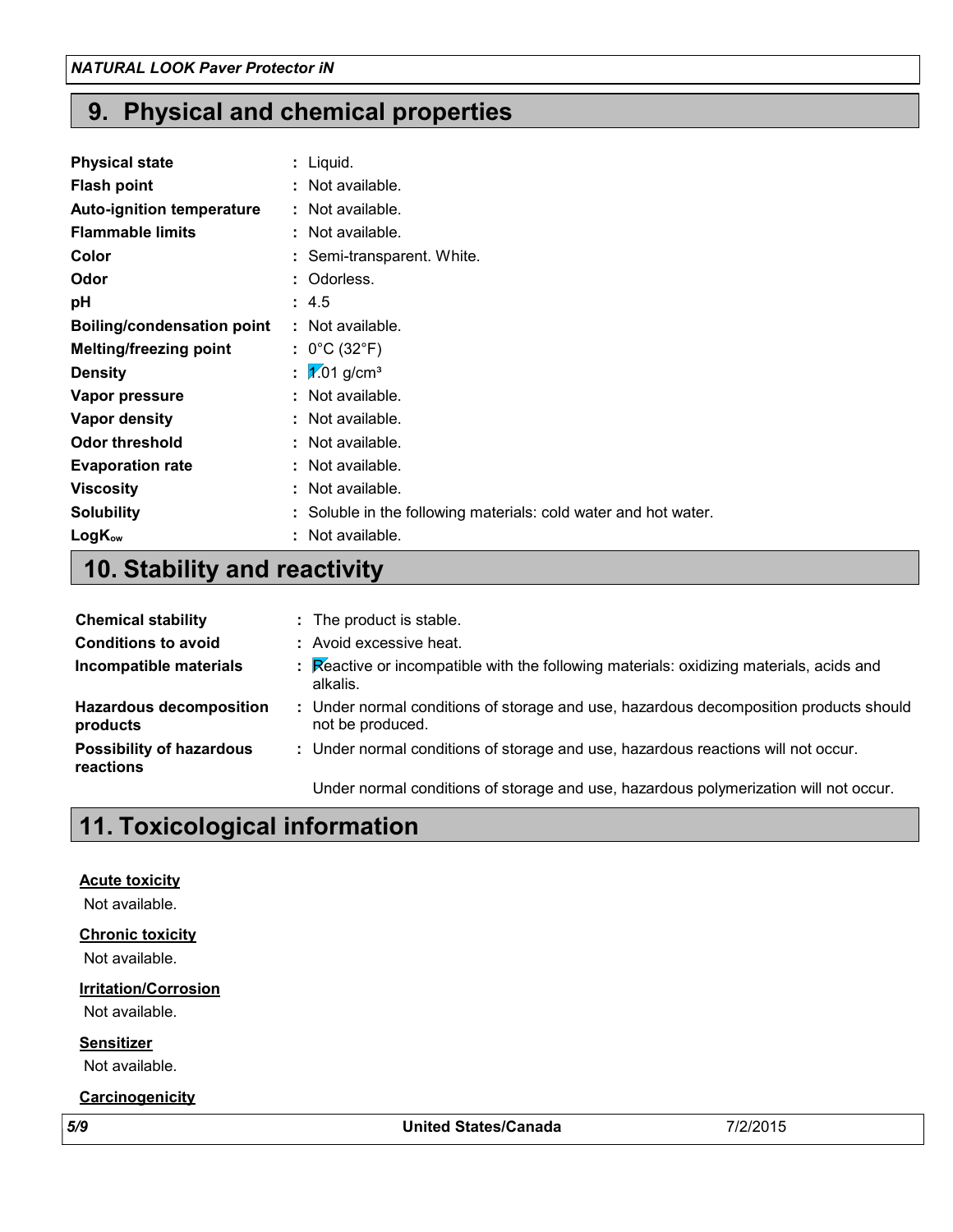**Classification**

### Not available.

### **Mutagenicity**

Not available.

#### **Teratogenicity**

Not available.

#### **Reproductive toxicity**

Not available.

### **12. Ecological information**

**Ecotoxicity :** No known significant effects or critical hazards.

#### **Aquatic ecotoxicity**

Not available.

#### **Persistence/degradability**

Not available.

### **13. Disposal considerations**

#### **Waste disposal**

The generation of waste should be avoided or minimized wherever possible. Disposal **:** of this product, solutions and any by-products should at all times comply with the requirements of environmental protection and waste disposal legislation and any regional local authority requirements. Dispose of surplus and non-recyclable products via a licensed waste disposal contractor. Waste should not be disposed of untreated to the sewer unless fully compliant with the requirements of all authorities with jurisdiction. Waste packaging should be recycled. Incineration or landfill should only be considered when recycling is not feasible. This material and its container must be disposed of in a safe way. Empty containers or liners may retain some product residues. Avoid dispersal of spilled material and runoff and contact with soil, waterways, drains and sewers.

**Disposal should be in accordance with applicable regional, national and local laws and regulations. Refer to Section 7: HANDLING AND STORAGE and Section 8: EXPOSURE CONTROLS/PERSONAL PROTECTION for additional handling information and protection of employees.**

### **14. Transport information**

| <b>Regulatory</b><br>information | UN number                | <b>Proper shipping</b><br>name | <b>Classes</b> | $PG*$ | Label | <b>Additional</b><br>information |
|----------------------------------|--------------------------|--------------------------------|----------------|-------|-------|----------------------------------|
| <b>DOT Classification</b>        | Not<br>regulated.        |                                |                |       |       |                                  |
| <b>TDG Classification</b>        | Not<br>regulated.        |                                |                |       |       |                                  |
| <b>IMDG Class</b>                | <b>Not</b><br>regulated. |                                |                |       |       |                                  |
| <b>IATA-DGR Class</b>            | Not<br>regulated.        |                                |                |       |       |                                  |
| 6/9                              |                          | <b>United States/Canada</b>    |                |       |       | 7/2/2015                         |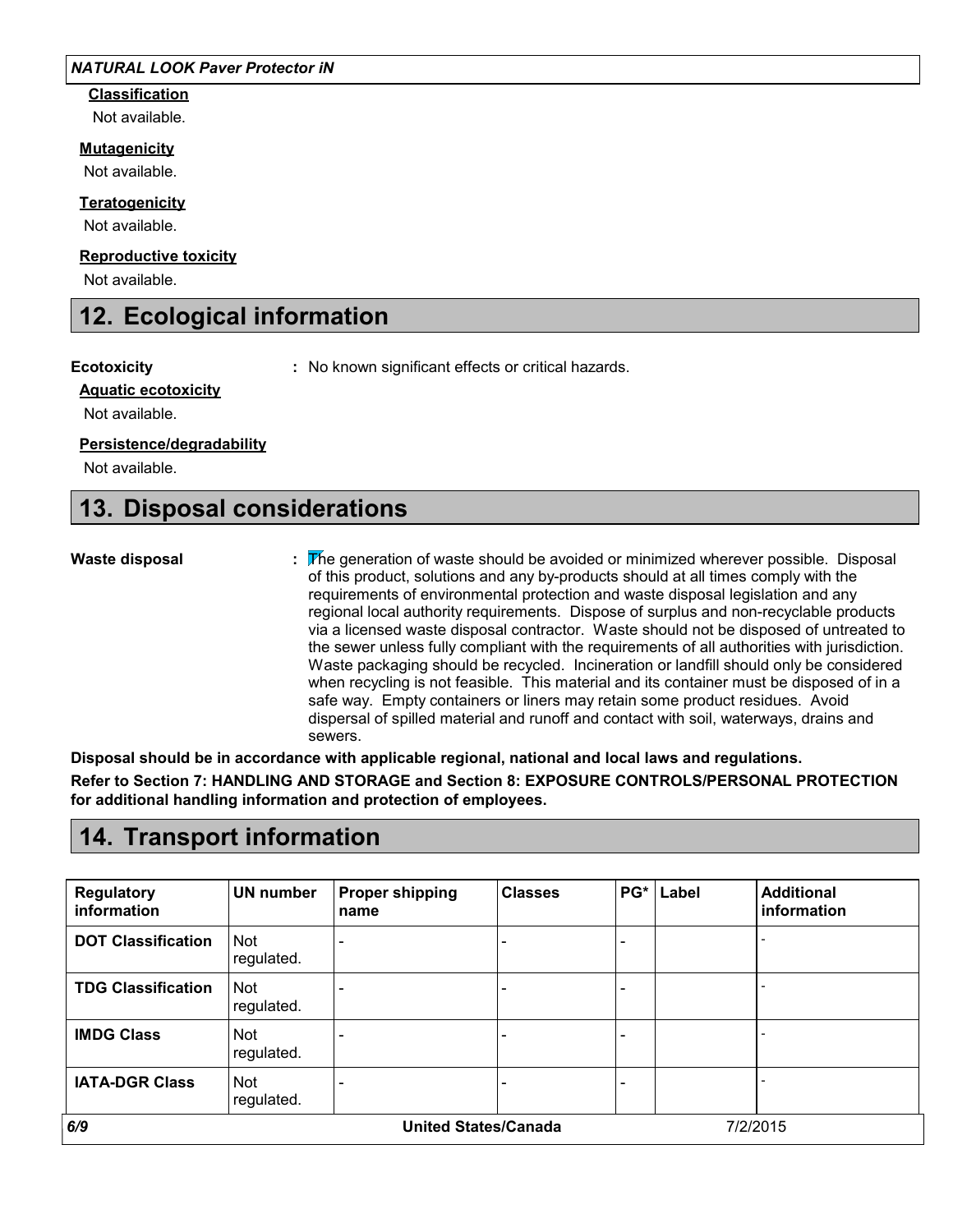PG\* : Packing group

## **15. Regulatory information**

| <b>United States</b>                                                                                          |                                      |                                       |                                      |                                                     |                                                                                |                                              |
|---------------------------------------------------------------------------------------------------------------|--------------------------------------|---------------------------------------|--------------------------------------|-----------------------------------------------------|--------------------------------------------------------------------------------|----------------------------------------------|
| <b>HCS Classification</b>                                                                                     |                                      | : Not regulated.                      |                                      |                                                     |                                                                                |                                              |
| <b>U.S. Federal regulations</b>                                                                               |                                      |                                       |                                      | United States inventory (TSCA 8b): Not determined.  | <b>TSCA 8(a) CDR Exempt/Partial exemption:</b> Not determined                  |                                              |
|                                                                                                               |                                      | SARA 302/304: No products were found. |                                      |                                                     |                                                                                |                                              |
|                                                                                                               |                                      |                                       |                                      | SARA 311/312 Hazards identification: Not regulated. |                                                                                |                                              |
|                                                                                                               |                                      |                                       |                                      |                                                     | Clean Water Act (CWA) 307: Butanedinitrile, 2,2,3,3-tetramethyl-               |                                              |
|                                                                                                               |                                      |                                       |                                      | Clean Water Act (CWA) 311: sodium hydroxide         |                                                                                |                                              |
|                                                                                                               |                                      |                                       |                                      |                                                     | Clean Air Act (CAA) 112 accidental release prevention: No products were found. |                                              |
| Clean Air Act Section 112 : Not listed<br>(b) Hazardous Air<br><b>Pollutants (HAPs)</b>                       |                                      |                                       |                                      |                                                     |                                                                                |                                              |
| <b>Clean Air Act Section 602</b><br><b>Class I Substances</b>                                                 |                                      | : Not listed                          |                                      |                                                     |                                                                                |                                              |
| <b>Clean Air Act Section 602</b><br><b>Class II Substances</b>                                                |                                      | : Not listed                          |                                      |                                                     |                                                                                |                                              |
| <b>DEA List I Chemicals</b><br>(Precursor Chemicals)                                                          |                                      | : Not listed                          |                                      |                                                     |                                                                                |                                              |
| <b>DEA List II Chemicals</b><br>(Essential Chemicals)                                                         |                                      | : Not listed                          |                                      |                                                     |                                                                                |                                              |
| <b>SARA 313</b>                                                                                               |                                      |                                       |                                      |                                                     |                                                                                |                                              |
| Form R - Reporting<br>requirements                                                                            |                                      | Not applicable.                       |                                      |                                                     |                                                                                |                                              |
| <b>Supplier notification</b>                                                                                  |                                      | Not applicable.                       |                                      |                                                     |                                                                                |                                              |
| <b>State regulations</b>                                                                                      |                                      |                                       |                                      |                                                     |                                                                                |                                              |
| <b>Massachusetts</b>                                                                                          |                                      |                                       | : None of the components are listed. |                                                     |                                                                                |                                              |
| <b>New York</b>                                                                                               | : None of the components are listed. |                                       |                                      |                                                     |                                                                                |                                              |
| <b>New Jersey</b>                                                                                             | : None of the components are listed. |                                       |                                      |                                                     |                                                                                |                                              |
| Pennsylvania                                                                                                  | : None of the components are listed. |                                       |                                      |                                                     |                                                                                |                                              |
| <b>California Prop. 65</b>                                                                                    |                                      |                                       |                                      |                                                     |                                                                                |                                              |
| WARNING: This product contains less than 0.1% of a chemical known to the State of California to cause cancer. |                                      |                                       |                                      |                                                     |                                                                                |                                              |
| Ingredient name                                                                                               |                                      |                                       | Cancer                               | Reproductive                                        | No significant risk<br>level                                                   | <b>Maximum</b><br>acceptable dosage<br>level |
| $\chi$ <sup>4</sup> -dioxane                                                                                  |                                      |                                       | Yes.                                 | No.                                                 | Yes.                                                                           | No.                                          |
| <u>Canada</u>                                                                                                 |                                      |                                       |                                      |                                                     |                                                                                |                                              |
| <b>WHMIS (Canada)</b>                                                                                         |                                      |                                       |                                      | : Not controlled under WHMIS (Canada).              |                                                                                |                                              |
| <b>Canadian lists</b>                                                                                         |                                      |                                       |                                      |                                                     |                                                                                |                                              |
| <b>Canadian NPRI</b>                                                                                          |                                      |                                       | : None of the components are listed. |                                                     |                                                                                |                                              |
| <b>CEPA Toxic substances</b>                                                                                  |                                      |                                       | : None of the components are listed. |                                                     |                                                                                |                                              |

*7/9* **United States/Canada** 7/2/2015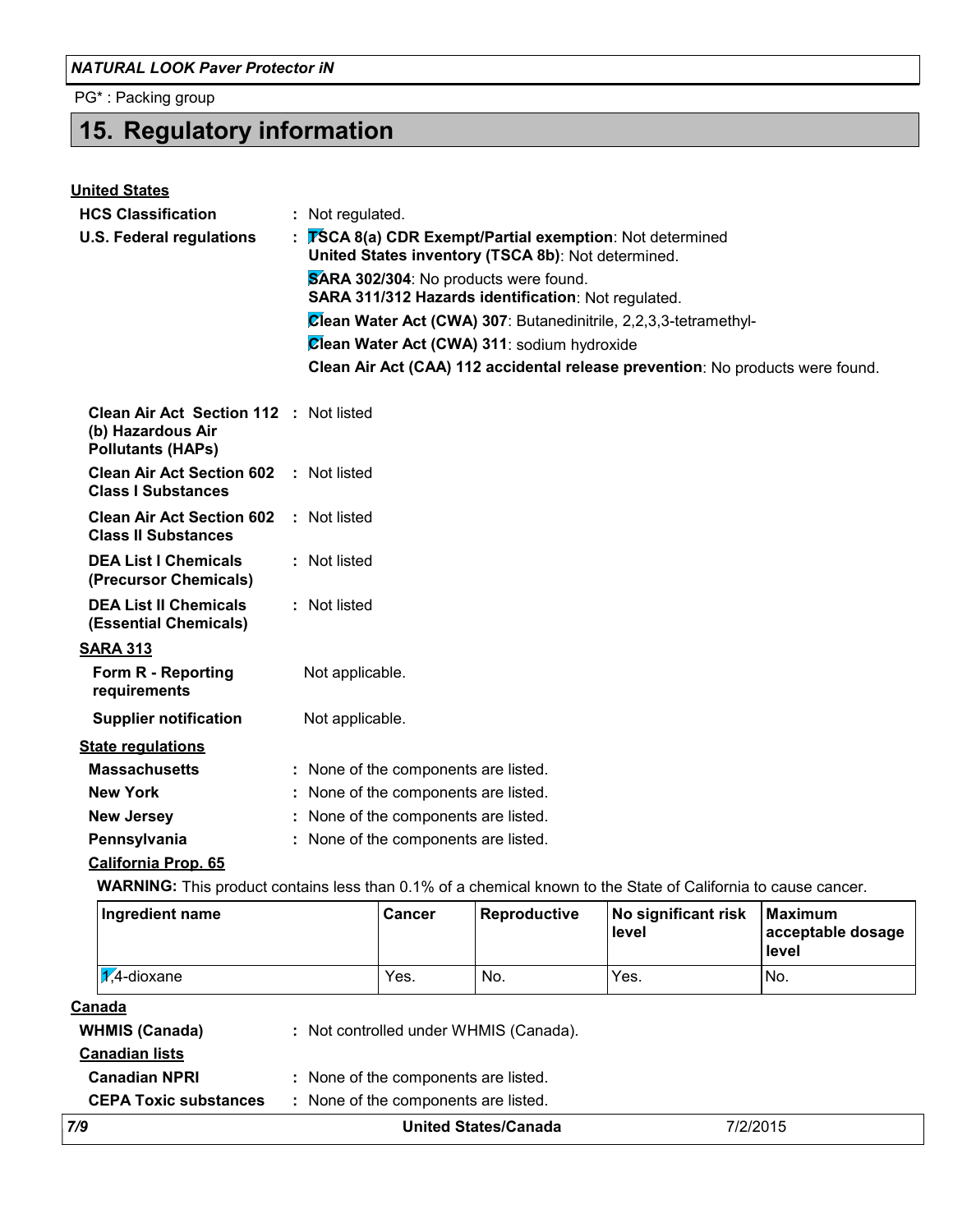| <b>NATURAL LOOK Paver Protector IN</b>                                             |                                                                                                                                                                                                                                                                                                                                                                                                             |  |  |  |
|------------------------------------------------------------------------------------|-------------------------------------------------------------------------------------------------------------------------------------------------------------------------------------------------------------------------------------------------------------------------------------------------------------------------------------------------------------------------------------------------------------|--|--|--|
| <b>Canada inventory</b>                                                            | $\mathbf{R}$ All components are listed or exempted.                                                                                                                                                                                                                                                                                                                                                         |  |  |  |
|                                                                                    | This product has been classified in accordance with the hazard criteria of the Controlled Products Regulations<br>and the MSDS contains all the information required by the Controlled Products Regulations.                                                                                                                                                                                                |  |  |  |
| <b>International requlations</b>                                                   |                                                                                                                                                                                                                                                                                                                                                                                                             |  |  |  |
| International lists                                                                | : $\overline{\mathsf{A}}$ ustralia inventory (AICS): Not determined.<br>China inventory (IECSC): Not determined.<br>Japan inventory: Not determined.<br>Korea inventory: Not determined.<br>Malaysia Inventory (EHS Register): Not determined.<br>New Zealand Inventory of Chemicals (NZIoC): Not determined.<br>Philippines inventory (PICCS): Not determined.<br>Taiwan inventory (CSNN): Not determined. |  |  |  |
| <b>Chemical Weapons</b><br><b>Convention List Schedule</b><br>I Chemicals          | : Not listed                                                                                                                                                                                                                                                                                                                                                                                                |  |  |  |
| <b>Chemical Weapons</b><br><b>Convention List Schedule</b><br><b>II Chemicals</b>  | : Not listed                                                                                                                                                                                                                                                                                                                                                                                                |  |  |  |
| <b>Chemical Weapons</b><br><b>Convention List Schedule</b><br><b>III Chemicals</b> | : Not listed                                                                                                                                                                                                                                                                                                                                                                                                |  |  |  |

### **16. Other information**

| Label requirements                                       | : MOT EXPECTED TO PRODUCE SIGNIFICANT ADVERSE HEALTH EFFECTS WHEN<br>THE RECOMMENDED INSTRUCTIONS FOR USE ARE FOLLOWED. |  |
|----------------------------------------------------------|-------------------------------------------------------------------------------------------------------------------------|--|
| <b>Hazardous Material</b><br>Information System (U.S.A.) |                                                                                                                         |  |
|                                                          | $\mathcal{O}$<br><b>Health</b>                                                                                          |  |

| <b>Health</b>                 |   |  |
|-------------------------------|---|--|
| <b>Flammability</b>           | 0 |  |
| <b>Physical hazards</b>       | 0 |  |
| Personal protective equipment |   |  |

**Caution: HMIS® ratings are based on a 0-4 rating scale, with 0 representing minimal hazards or risks, and 4 representing significant hazards or risks Although HMIS® ratings are not required on MSDSs under 29 CFR 1910. 1200, the preparer may choose to provide them. HMIS® ratings are to be used with a fully implemented HMIS® program. HMIS® is a registered mark of the National Paint & Coatings Association (NPCA). HMIS® materials may be purchased exclusively from J. J. Keller (800) 327-6868.**

**The customer is responsible for determining the PPE code for this material.**

**:**

**National Fire Protection Association (U.S.A.)**



**Reprinted with permission from NFPA 704-2001, Identification of the Hazards of Materials for Emergency Response Copyright ©1997, National Fire Protection Association, Quincy, MA 02269. This reprinted material is not the complete and official position of the National Fire Protection Association, on the referenced subject which is represented only by the standard in its entirety.**

| 8/9 | <b>United States/Canada</b> | 7/2/2015 |
|-----|-----------------------------|----------|
|     |                             |          |